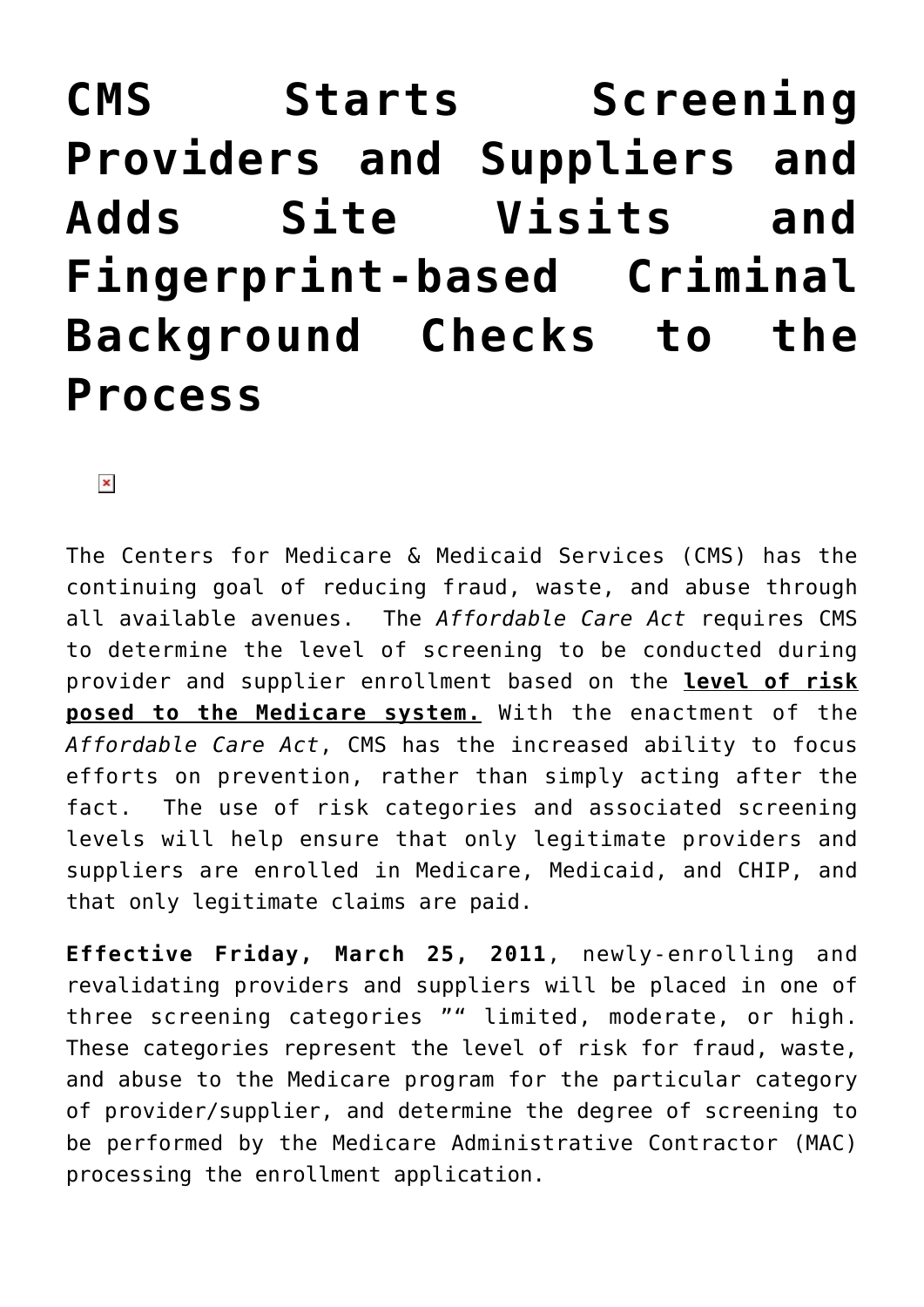#### **Providers/suppliers in the** "limited" Screening category will **include:**

- o Physicians
- o Non-physician practitioners other than physical therapists
- o Medical groups or clinics
- o Ambulatory surgical centers
- o Competitive Acquisition Program / Part B Vendors
- o End-Stage Renal Disease facilities
- o Federally-Qualified Health Centers
- o Histocompatibility laboratories

o Hospitals (including Critical Access Hospitals, Department of Veterans Affairs hospitals, and other federally-owned hospital facilities)

o Health programs operated by an Indian Health Program (as defined in section 4(12) of the *Indian Health Care Improvement Act*) or an urban Indian organization (as defined in section 4(29) of the *Indian Health Care Improvement Act*) that receives funding from the Indian Health Service pursuant to Title V of the *Indian Health Care Improvement Act*

- o Mammography screening centers
- o Mass immunization roster billers
- o Organ procurement organizations

o Pharmacies that are newly enrolling or revalidating via the CMS-855B application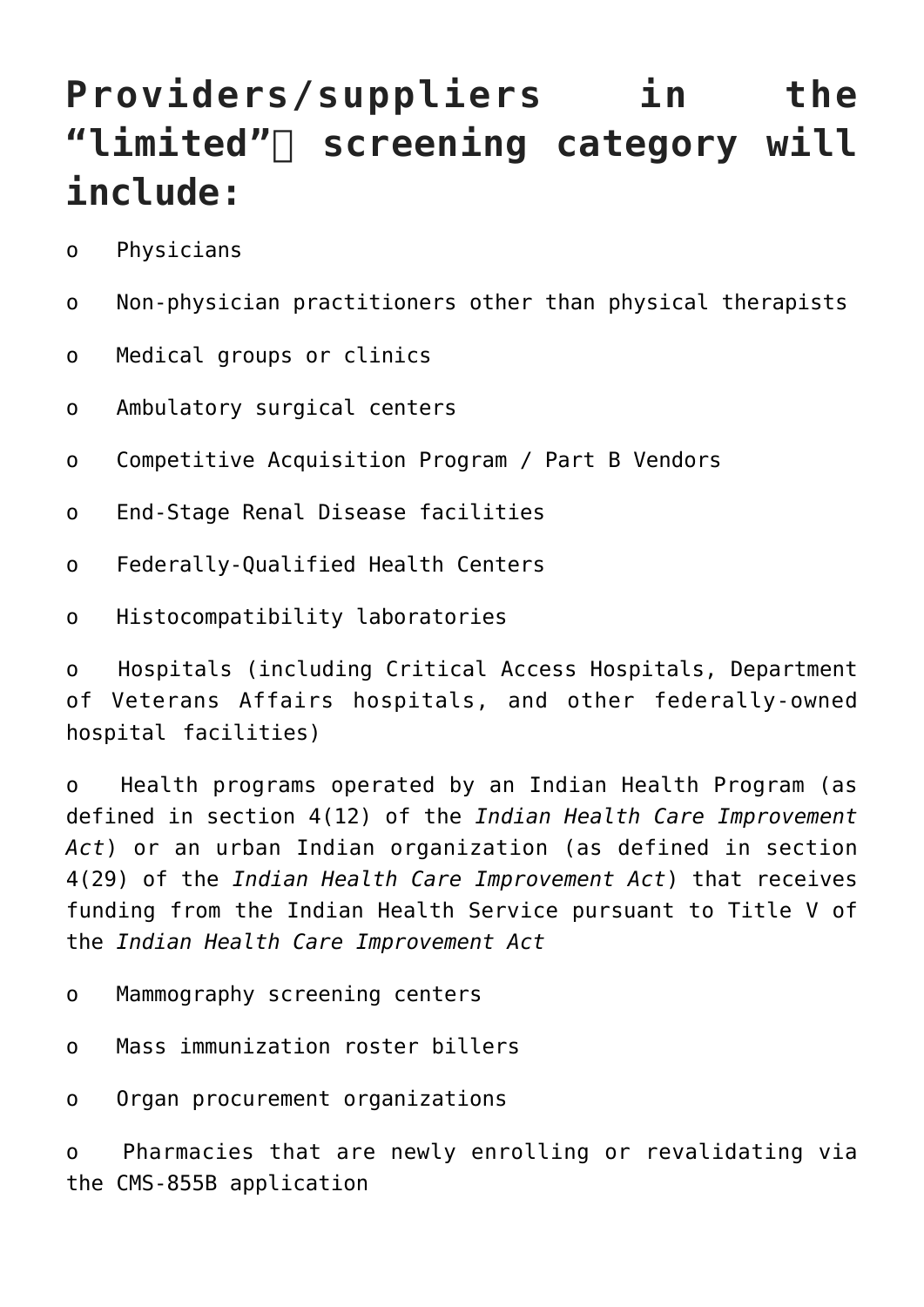- o Radiation Therapy Centers
- o Religious non-medical health care institutions
- o Rural Health Clinics
- o Skilled Nursing Facilities

## **Providers in the "moderate" screening category will include:**

- o Ambulance service suppliers
- o Community Mental Health Centers (CMHCs)
- o Comprehensive Outpatient Rehabilitation Facilities (CORFs)
- o Hospice organizations
- o Independent clinical laboratories
- o Independent Diagnostic Testing Facilities (IDTFs)

o Physical therapists enrolling as individuals or as group practices

- o Portable x-ray suppliers (PXRS)
- o Revalidating Home Health Agencies (HHAs)
- o Revalidating DMEPOS suppliers

### Providers in the "high" screening **category will include:**

- o Newly-enrolling DMEPOS suppliers
- o Newly-enrolling Home Health Agencies (HHAs)
- o Providers and suppliers reassigned from the "limited" $\sqcap$  or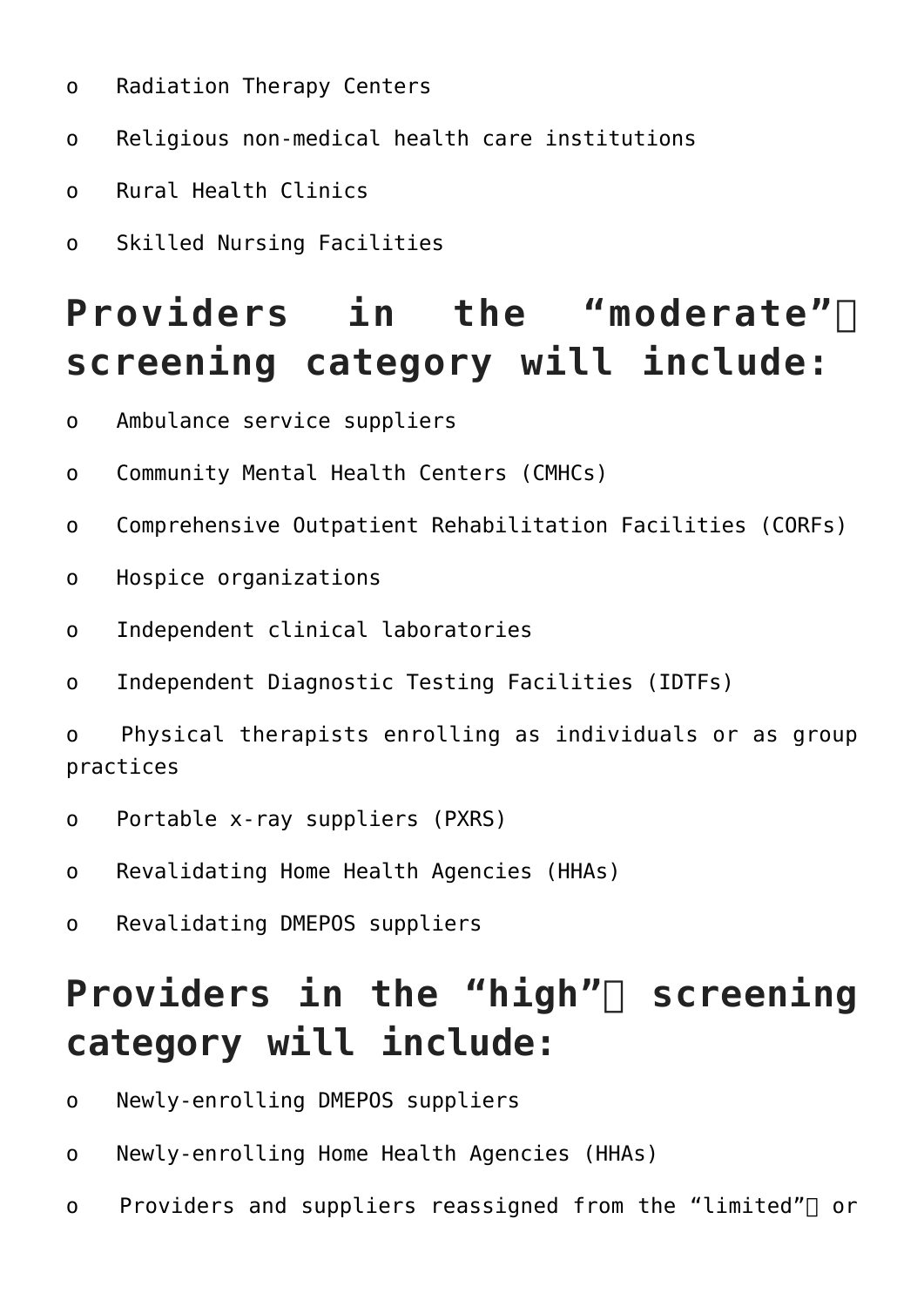"moderate" $\sqcap$  categories due to triggering events.

#### **Triggering events include the following instances:**

- imposition of a payment suspension within the previous 10 years;
- a provider or supplier has been terminated or is otherwise precluded from billing Medicaid;
- exclusion by the OIG;
- a provider or supplier has had billing privileges revoked by a Medicare contractor within the previous 10 years and such provider/supplier is attempting to establish additional Medicare billing privileges by enrolling as a new provider or supplier or establish billing privileges for a new practice location;
- a provider or supplier has been excluded from any federal health care program;
- a provider or supplier has been subject to any final adverse action (as defined in 42 CFR 424.502) within the past 10 years; or
- instances in which CMS lifts a temporary moratorium for a particular provider or supplier type and a provider or supplier that was prevented from enrolling based on the moratorium, applies for enrollment as a Medicare provider or supplier at any time within 6 months from the date the moratorium was lifted.

The enrollment screening procedures will vary depending upon the categories described above. Screening procedures for the "limited" $\sqcap$  screening category will largely be the same as those currently in use; screening procedures for the "moderate" $\sqcap$  screening category will include all current screening measures, as well as a **site visit**; screening procedures for the "high" $\sqcap$  screening category will include all current screening measures, as well as a site visit and, at a future date a **fingerprint-based criminal background check**.